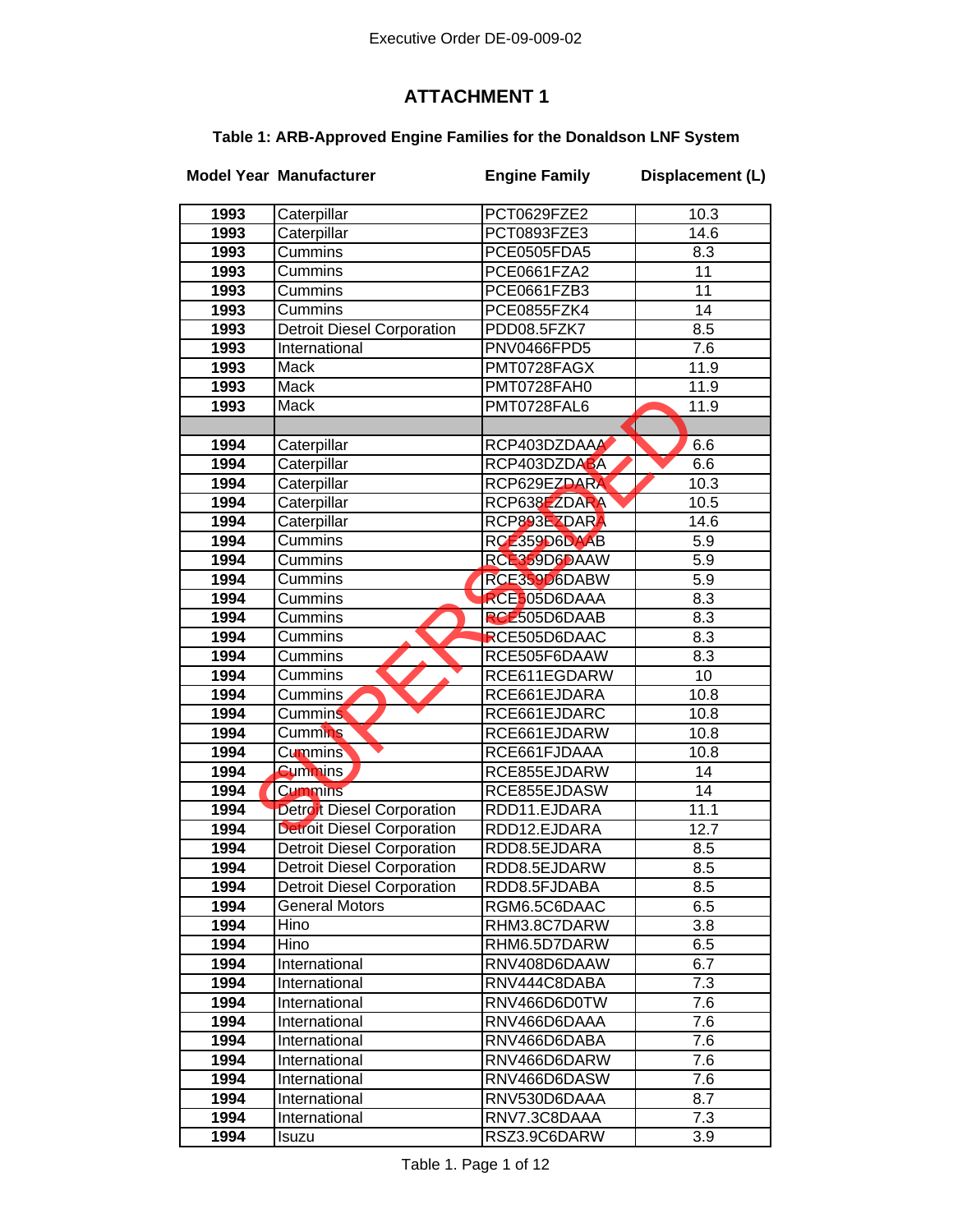|              | <b>Model Year Manufacturer</b>    | <b>Engine Family</b>         | Displacement (L)        |
|--------------|-----------------------------------|------------------------------|-------------------------|
| 1994         | Mack                              | RMK728EGDARA                 | 11.9                    |
| 1994         | <b>Mack</b>                       | RMK728EJDARA                 | 11.9                    |
| 1994         | Mercedes Benz                     | RMB6.0D6DAAA                 | 6                       |
| 1994         | Mercedes Benz                     | RMB6.0D6DARA                 | $\overline{6}$          |
| 1994         | Mitsubishi                        | RMT238B7DAAA                 | $\overline{3.9}$        |
| 1994         | Nissan                            | RND254C6DAAA                 | 4.2                     |
| 1994         | Nissan                            | RND423D6DAAA                 | $\overline{7}$          |
| 1994         | Perkins                           | RPK243C6DAAA                 | $\overline{\mathbf{4}}$ |
| 1994         | Perkins                           | RPK365D6DAAA                 | $\overline{6}$          |
| 1994         | Volvo                             | RVT12.EJDBRA                 | 12.1                    |
| 1994         | Volvo                             | RVT6.7D6DBRA                 | 6.7                     |
|              |                                   |                              |                         |
| 1995         | Caterpillar                       | SCP403DZDAAA                 | 6.6                     |
| 1995         | Caterpillar                       | SCP403DZDABA                 | 6.6                     |
| 1995         | Caterpillar                       | SCP403DZDARK                 | 6.6                     |
| 1995         | Caterpillar                       | SCP442DZDARK                 | $7.\overline{1}$        |
| 1995         | Caterpillar                       | SCP629EZDARK                 | 10.3                    |
| 1995         | Caterpillar                       | SCP629EZDARM                 | 10.3                    |
| 1995         | Caterpillar                       | SCP638EZDARA                 | 10.5                    |
| 1995         | Caterpillar                       | SCP729EZDARL                 | $\overline{12}$         |
| 1995         | Caterpillar                       | SCP893EZDARK                 | 14.6                    |
| 1995         | Cummins                           | SCE239D6DAAA                 | 5.9                     |
| 1995         | Cummins                           | SCE359D6DAAA                 | 5.9                     |
| 1995         | Cummins                           | SCE359D6DAAW                 | $\overline{5.9}$        |
| 1995         | Cummins                           | SCE359D6DABW                 | $\overline{5.9}$        |
| 1995         | Cummins                           | SCE505D6DAAA                 | 8.3                     |
| 1995         | Cummins                           | SCE505D6DAAW                 | 8.3                     |
| 1995         | Cummins                           | SCE505D6DABW                 | 8.3                     |
| 1995         | Cummins<br>Cummins                | SCE505F6DAAW<br>SCE611EGDARW | 8.3<br>10               |
| 1995<br>1995 | <b>Cummins</b>                    | SCE661EJDARA                 | 10.8                    |
| 1995         | <b>Cummins</b>                    | SCE661EJDARC                 | 10.8                    |
| 1995         | Cummins                           | SCE661EJDARW                 | 10.8                    |
| 1995         | <b>Cummins</b>                    | SCE661EJDASW                 | 10.8                    |
| 1995         | Cummins                           | SCE661EJDATW                 | 10.8                    |
| 1995         | <b>Cummins</b>                    | SCE661FJDAAA                 | 10.8                    |
| 1995         | <b>Cummins</b>                    | SCE855EJDARA                 | 14                      |
| 1995         | Cummins                           | SCE855EJDARB                 | 14                      |
| 1995         | Cummins                           | SCE855EJDARW                 | 14                      |
| 1995         | Cummins                           | SCE855EJDASW                 | 14                      |
| 1995         | Cummins                           | SCE855EJDATW                 | 14                      |
| 1995         | <b>Detroit Diesel Corporation</b> | SDD11.EJDARA                 | 11.1                    |
| 1995         | <b>Detroit Diesel Corporation</b> | SDD12.EJDARA                 | 12.7                    |
| 1995         | <b>Detroit Diesel Corporation</b> | SDD8.5EJDABA                 | 8.5                     |
| 1995         | <b>Detroit Diesel Corporation</b> | SDD8.5EJDARA                 | 8.5                     |
| 1995         | <b>Detroit Diesel Corporation</b> | SDD8.5EJDARW                 | 8.5                     |
| 1995         | Hino                              | SHM3.8C7DARW                 | 3.8                     |
| 1995         | Hino                              | SHM6.5D7DARW                 | 6.5                     |
| 1995         | International                     | SNV444C8DOAA                 | 7.3                     |
| 1995         | International                     | SNV444C8DORA                 | 7.3                     |
| 1995         | International                     | SNV444C8DOSA                 | 7.3                     |
| 1995         | International                     | SNV466D6DARA                 | 7.6                     |
| 1995         | International                     | SNV466D6DASA                 | 7.6                     |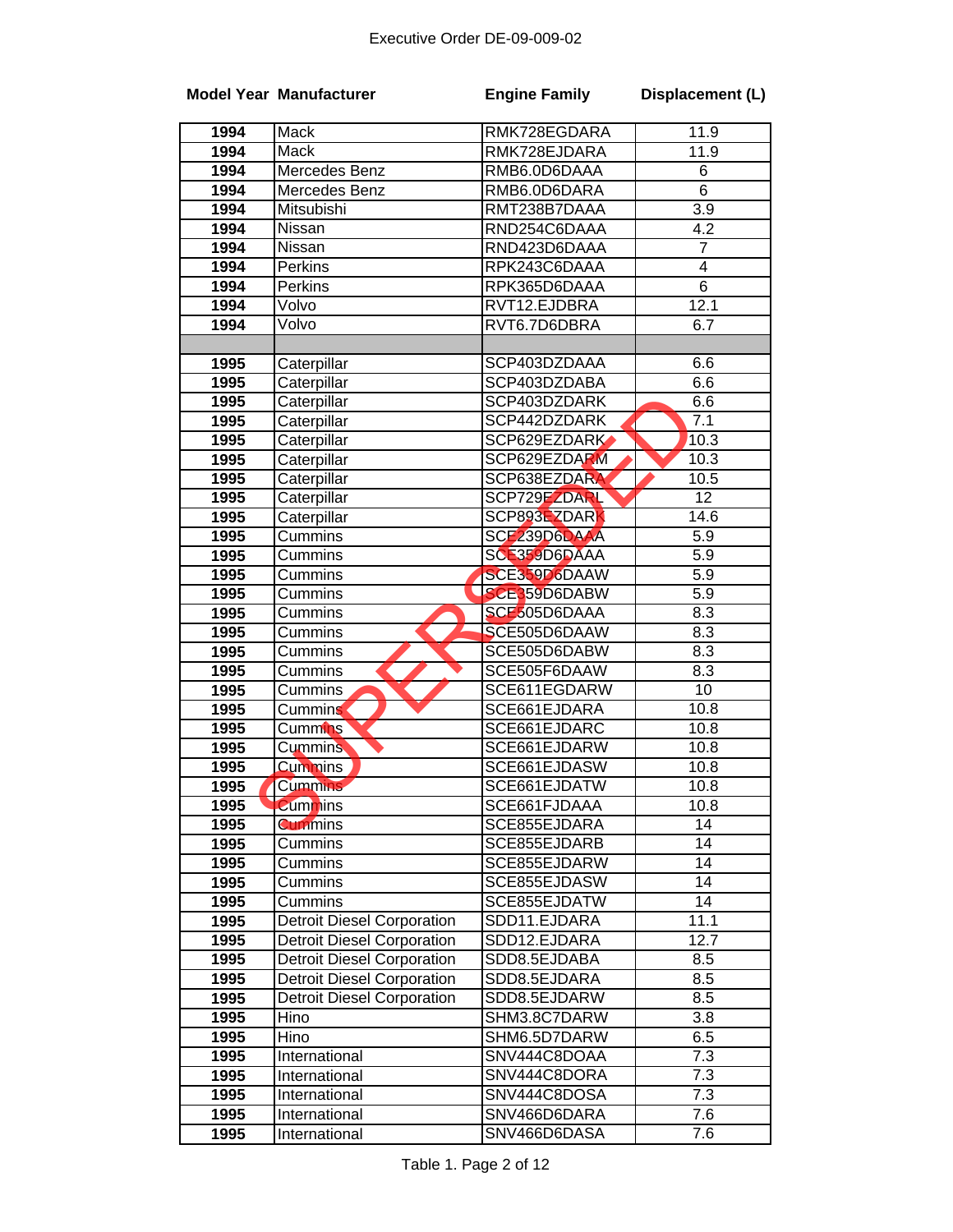|      | <b>Model Year Manufacturer</b>    | <b>Engine Family</b> | Displacement (L)  |
|------|-----------------------------------|----------------------|-------------------|
| 1995 | International                     | SNV466D6DATA         | 7.6               |
| 1995 | International                     | SNV466D8DARB         | 7.6               |
| 1995 | International                     | SNV466D8DASB         | 7.6               |
| 1995 | International                     | SNV466D8DATB         | 7.6               |
| 1995 | International                     | SNV530D6DARA         | 8.7               |
| 1995 | International                     | SNV530E6DASA         | 8.7               |
| 1995 | International                     | SNV530F6DATA         | 8.7               |
| 1995 | Isuzu                             | SSZ3.9C6DARW         | 3.9               |
| 1995 | Isuzu                             | SSZ7.1D6DAAA         | 7.1               |
| 1995 | Mack                              | SMK728EGDARA         | 11.9              |
| 1995 | Mack                              | SMK728EJDARA         | 11.9              |
| 1995 | Mercedes Benz                     | SMB6.0D6DAAA         | 6                 |
| 1995 | Mercedes Benz                     | SMB6.0D6DARA         | $\overline{6}$    |
| 1995 | Mitsubishi                        | SMT460D7DAAA         | 7.5               |
| 1995 | <b>Nissan</b>                     | SND254C6DAAA         | 4.2               |
| 1995 | Nissan                            | SND423D6DAAA         | $\overline{7}$    |
| 1995 | Perkins                           | SPK243C6DAAA         | 4                 |
| 1995 | Perkins                           | SPK365D6DAAA         | $\overline{6}$    |
| 1995 | Renault                           | SR3377D8DAAW         | 6.2               |
| 1995 | Renault                           | SR3377D8DABW         | 6.2               |
| 1995 | Volvo                             | SVT12 EJDBRA         | 12.1              |
| 1995 | Volvo                             | SVT6.7D6DBRA         | 6.7               |
|      |                                   |                      |                   |
| 1996 | Caterpillar                       | TCP403DZDAAA         | 6.6               |
| 1996 | Caterpillar                       | <b>TCP403DZDABA</b>  | 6.6               |
| 1996 | Caterpillar                       | TCP403DZDARK         | 6.6               |
| 1996 | Caterpillar                       | <b>ICP442DZDAAK</b>  | 7.1               |
| 1996 | Caterpillar                       | TCP442DZDARK         | 7.1               |
| 1996 | Caterpillar                       | TCP629EZDARK         | 10.3              |
| 1996 | Caterpillar                       | TCP629EZDARM         | 10.3              |
| 1996 | Caterpillar                       | TCP638EZDARA         | 10.5              |
| 1996 | <b>Caterpillar</b>                | TCP729EZDARL         | 12                |
| 1996 | Caterpillar                       | TCP893EZDARK         | $\overline{1}4.6$ |
| 1996 | <b>Cummins</b>                    | TCE239D6DAAA         | 3.9               |
| 1996 | <b>Cummins</b>                    | TCE359D6D1AA         | 5.9               |
| 1996 | <b>Cummins</b>                    | TCE359D6DAAA         | 5.9               |
| 1996 | <b>Cummins</b>                    | TCE359D6DABW         | 5.9               |
| 1996 | Cummins                           | TCE505D6DAAA         | 8.3               |
| 1996 | Cummins                           | TCE505D6DAAW         | 8.3               |
| 1996 | Cummins                           | TCE505D6DABW         | 8.3               |
| 1996 | Cummins                           | TCE661EJDARA         | 10.8              |
| 1996 | Cummins                           | TCE661EJDARB         | 10.8              |
| 1996 | Cummins                           | TCE661EJDARC         | 10.8              |
| 1996 | Cummins                           | TCE661EJDARW         | 10.8              |
| 1996 | <b>Cummins</b>                    | TCE661EJDASW         | 10.8              |
| 1996 | Cummins                           | TCE661EJDATW         | 10.8              |
| 1996 | Cummins                           | TCE661FJDABA         | 10.8              |
| 1996 | Cummins                           | TCE855EJDARA         | 14                |
| 1996 | Cummins                           | TCE855EJDARB         | 14                |
| 1996 | Cummins                           | TCE855EJDARW         | 14                |
| 1996 | Cummins                           | TCE855EJDASW         | 14                |
| 1996 | Cummins                           | TCE855EJDATW         | 14                |
| 1996 | <b>Detroit Diesel Corporation</b> | TDD11.EJDARA         | 11.1              |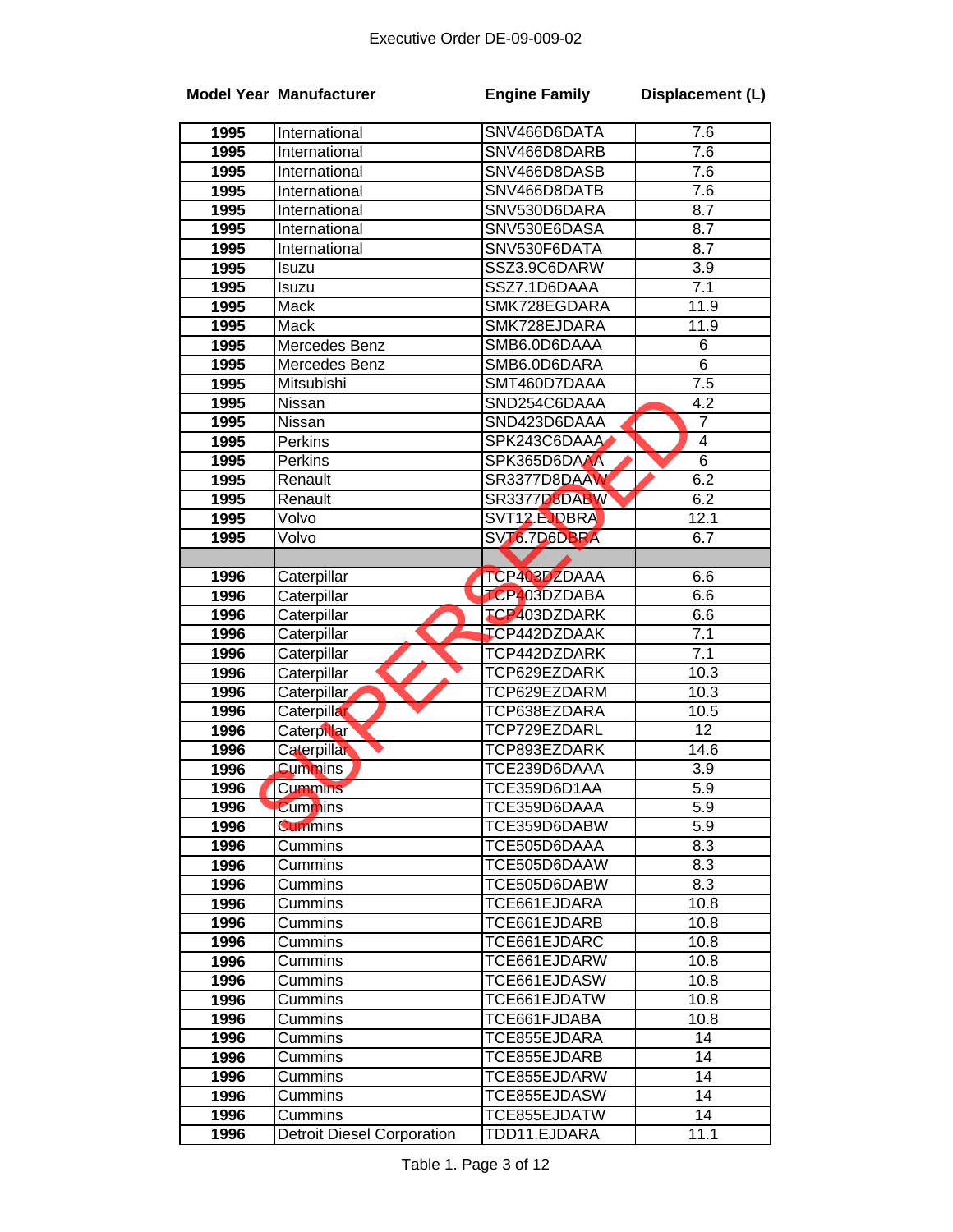|              | <b>Model Year Manufacturer</b>    | <b>Engine Family</b>         | Displacement (L)        |
|--------------|-----------------------------------|------------------------------|-------------------------|
| 1996         | <b>Detroit Diesel Corporation</b> | TDD12.EJDARA                 | 12.7                    |
| 1996         | <b>Detroit Diesel Corporation</b> | TDD12.EJDATW                 | $\overline{12}$         |
| 1996         | <b>Detroit Diesel Corporation</b> | TDD8.5EJDARA                 | 8.5                     |
| 1996         | <b>Detroit Diesel Corporation</b> | TDD8.5EJDARW                 | 8.5                     |
| 1996         | <b>Detroit Diesel Corporation</b> | TDD8.5FJDABA                 | 8.5                     |
| 1996         | <b>General Motors</b>             | TGM6.5C6DABA                 | 6.5                     |
| 1996         | <b>General Motors</b>             | TGM6.5C6DABW                 | 6.5                     |
| 1996         | Hino                              | THM3.8C7DARW                 | 3.8                     |
| 1996         | Hino                              | THM6.5D7DARW                 | 6.5                     |
| 1996         | International                     | TNV444C8DORA                 | 7.3                     |
| 1996         | International                     | TNV444C8DOSA                 | $\overline{7.3}$        |
| 1996         | International                     | TNV466D6DATB                 | 7.6                     |
| 1996         | International                     | TNV466D8DARB                 | 7.6                     |
| 1996         | International                     | TNV466D8DATB                 | 7.6                     |
| 1996         | International                     | TNV530D6DARA                 | 8.7                     |
| 1996         | <b>International</b>              | TNV530D8DARA                 | 8.7                     |
| 1996         | International                     | TNV530E6DASA                 | 8.7                     |
| 1996         | International                     | TNV530E8DASA                 | 8.7                     |
| 1996         | International                     | TNV7.3B8DOAA                 | 7.3                     |
| 1996         | International                     | TNV7.3C8DAAA                 | 7.3                     |
| 1996         | Isuzu                             | TSZ3.9C6DARW                 | $\overline{3.9}$        |
| 1996         | Isuzu                             | TSZ7.1D6DAAA                 | 7.1                     |
| 1996         | Isuzu                             | TSZ71D6DAAA                  | 7.1                     |
| 1996         | Mack                              | TMK728EGDARA                 | 11.9                    |
| 1996         | Mack                              | <b>TMK728EJDARA</b>          | 11.9                    |
| 1996         | Mitsubishi                        | <b>TMT238C7DBAA</b>          | 3.9                     |
| 1996         | Mitsubishi                        | TMT358D7DBAA                 | 5.9                     |
| 1996         | Mitsubishi                        | TMT460D7DBAA                 | 7.5<br>$\overline{4.2}$ |
| 1996<br>1996 | Nissan<br>Nissan                  | TND254C6DAAA<br>TND423D6DAAA | 6.9                     |
| 1996         | Perkins                           | TPK243C6DAAA                 | $\overline{\mathbf{4}}$ |
| 1996         | <b>Perkins</b>                    | TPK365D6DAAA                 | $6\phantom{1}6$         |
| 1996         | Renault                           | TR3377D8DAAW                 | 6.2                     |
| 1996         | Renault                           | TR3377D8DABW                 | 6.2                     |
| 1996         | Volvo                             | TVT12.EJDBRA                 | 12.1                    |
| 1996         | Volvo                             | TVT6.7D6DBRA                 | 6.7                     |
|              |                                   |                              |                         |
| 1997         | Caterpillar                       | VCP403DZDAAA                 | 6.6                     |
| 1997         | Caterpillar                       | VCP403DZDABA                 | 6.6                     |
| 1997         | Caterpillar                       | VCP403DZDARK                 | 6.6                     |
| 1997         | Caterpillar                       | VCP442DZDAAK                 | 7.1                     |
| 1997         | Caterpillar                       | VCP442DZDARK                 | 7.1                     |
| 1997         | Caterpillar                       | VCP629EZDARK                 | 10.3                    |
| 1997         | Caterpillar                       | VCP629EZDARX                 | 10.3                    |
| 1997         | Caterpillar                       | VCP638EZDARA                 | 10.5                    |
| 1997         | Caterpillar                       | VCP729EZDARX                 | 12                      |
| 1997         | Caterpillar                       | VCP893EZDARA                 | 14.6                    |
| 1997         | Caterpillar                       | VCP893EZDARX                 | 14.6                    |
| 1997         | Caterpillar                       | VCP967EZDARK                 | 15.8                    |
| 1997         | Cummins                           | VCE239D6DAAA                 | 3.9                     |
| 1997         | Cummins                           | VCE359D6D1AK                 | $\overline{5.9}$        |
| 1997         | Cummins                           | VCE359D6DAAA                 | 5.9                     |
| 1997         | Cummins                           | VCE359D6DABW                 | 5.9                     |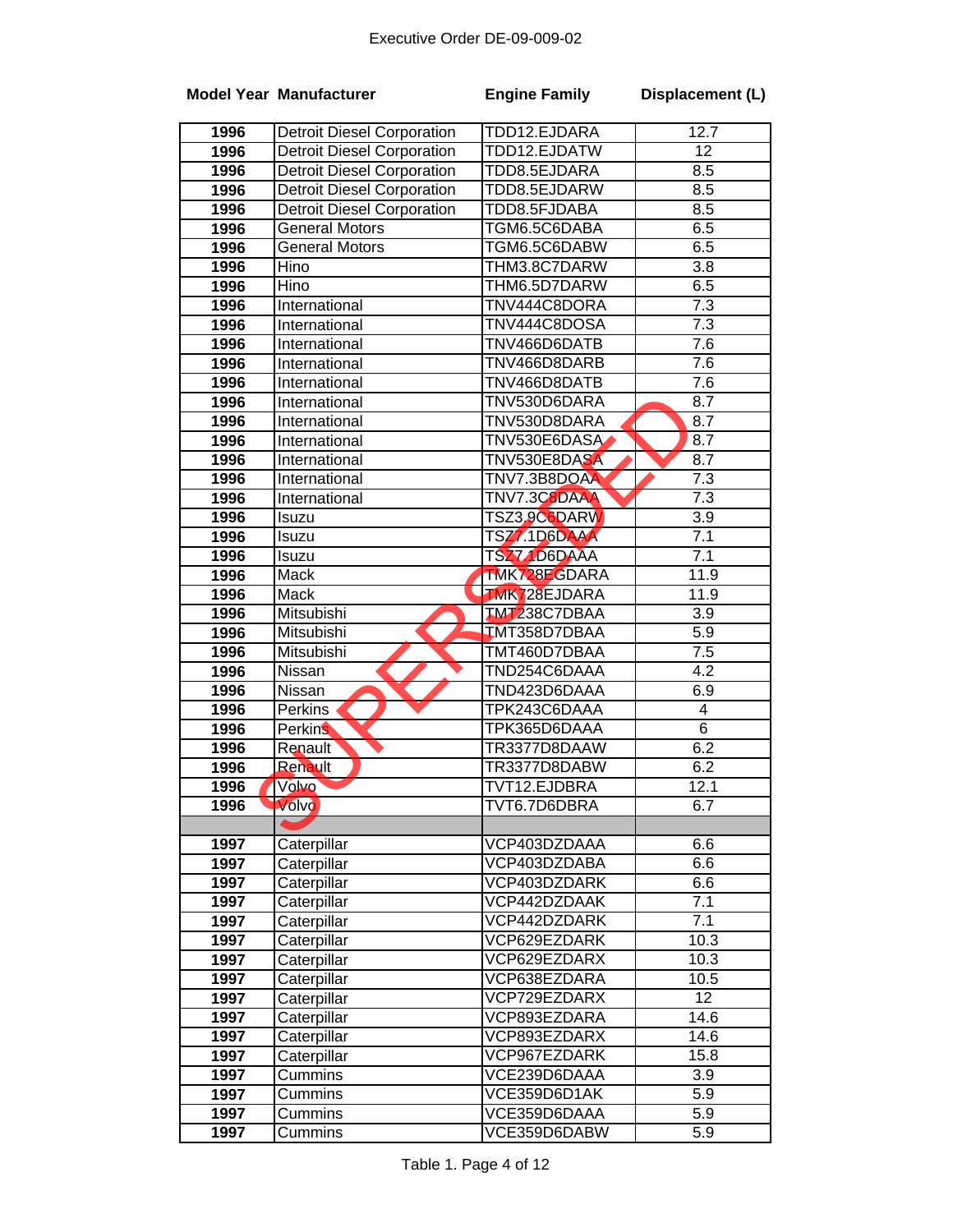|      | <b>Model Year Manufacturer</b>    | <b>Engine Family</b> | Displacement (L) |
|------|-----------------------------------|----------------------|------------------|
| 1997 | Cummins                           | VCE359DJDARA         | 5.9              |
| 1997 | Cummins                           | VCE505D6DAAA         | 8.3              |
| 1997 | Cummins                           | VCE505D6DAAW         | 8.3              |
| 1997 | Cummins                           | VCE505D6DABW         | 8.3              |
| 1997 | Cummins                           | VCE661EJDARB         | 10.8             |
| 1997 | Cummins                           | VCE661EJDARC         | 10.8             |
| 1997 | Cummins                           | VCE661EJDASA         | 10.8             |
| 1997 | Cummins                           | VCE661EJDATW         | 10.8             |
| 1997 | Cummins                           | VCE661FJDABA         | 10.8             |
| 1997 | Cummins                           | VCE855EJDARA         | 14               |
| 1997 | Cummins                           | VCE855EJDARB         | $\overline{14}$  |
| 1997 | Cummins                           | VCE855EJDARC         | $\overline{14}$  |
| 1997 | Cummins                           | VCE855EJDATW         | 14               |
| 1997 | <b>Detroit Diesel Corporation</b> | VDD11.EJDARA         | 11.1             |
| 1997 | <b>Detroit Diesel Corporation</b> | VDD12.EJDARA         | 12.7             |
| 1997 | <b>Detroit Diesel Corporation</b> | <b>VDD12.EJDATA</b>  | 12               |
| 1997 | <b>Detroit Diesel Corporation</b> | VDD3.8C8DABA         | 3.8              |
| 1997 | <b>Detroit Diesel Corporation</b> | VDD8.5EJDARA         | 8.5              |
| 1997 | <b>Detroit Diesel Corporation</b> | VDD8.5FJDABA         | 8.5              |
| 1997 | <b>General Motors</b>             | VGM6.5C6DAAA         | 6.5              |
| 1997 | <b>General Motors</b>             | VGM6.5C6DABA         | 6.5              |
| 1997 | <b>General Motors</b>             | VGM6.5C6DARW         | 6.5              |
| 1997 | Hino                              | VHM8.0DHDARA         | $\overline{8}$   |
| 1997 | International                     | <b>VNV444C8DARW</b>  | $\overline{7.3}$ |
| 1997 | International                     | <b>WW444C8DASW</b>   | $\overline{7.3}$ |
| 1997 | International                     | VNV466D6DARA         | 7.6              |
| 1997 | International                     | VNV466D8DARW         | $\overline{7.6}$ |
| 1997 | International                     | VNV466D8DASA         | 7.6              |
| 1997 | International                     | VNV530D6DARA         | $\overline{8.7}$ |
| 1997 | International                     | VNV530D8DARA         | 8.7              |
| 1997 | International                     | VNV530E6DASA         | 8.7              |
| 1997 | International                     | VNV530E8DASA         | 8.7              |
| 1997 | International                     | VNV7.3C8DAAA         | 7.3              |
| 1997 | <b>International</b>              | VNV7.3C8DAAW         | 7.3              |
| 1997 | International                     | VNV7.3W8DOAK         | 7.3              |
| 1997 | <b>Isuzu</b>                      | VSZ3.9C6DARA         | 3.9              |
| 1997 | <b>Suzu</b>                       | VSZ7.1D6DAAA         | 7.1              |
| 1997 | Isuzu                             | VSZ7.1D6DAAW         | 7.1              |
| 1997 | Mack                              | VMK728EGDARA         | 11.9             |
| 1997 | Mack                              | VMK728EJDARA         | 11.9             |
| 1997 | Mack                              | VMK728EJDAYW         | 11.9             |
| 1997 | Mitsubishi                        | VMT238C7DBAA         | 3.9              |
| 1997 | Mitsubishi                        | VMT358D7DBAA         | 5.9              |
| 1997 | Mitsubishi                        | VMT460D7DBAA         | 7.5              |
| 1997 | Nissan                            | VND254C6DAAA         | 4.2              |
| 1997 | Nissan                            | VND423D6DAAA         | 6.9              |
| 1997 | Renault                           | VR3377D8DAAW         | 6.2              |
| 1997 | Renault                           | VR3377D8DABW         | 6.2              |
| 1997 | Volvo                             | VVT12.EJDBRA         | 12.1             |
| 1997 | Volvo                             | VVT6.7D6DBRA         | 6.7              |
| 1998 | Caterpillar                       | WCPXH0442HRK         | 7.2              |
| 1998 | Caterpillar                       | WCPXH0442HSK         | 7.2              |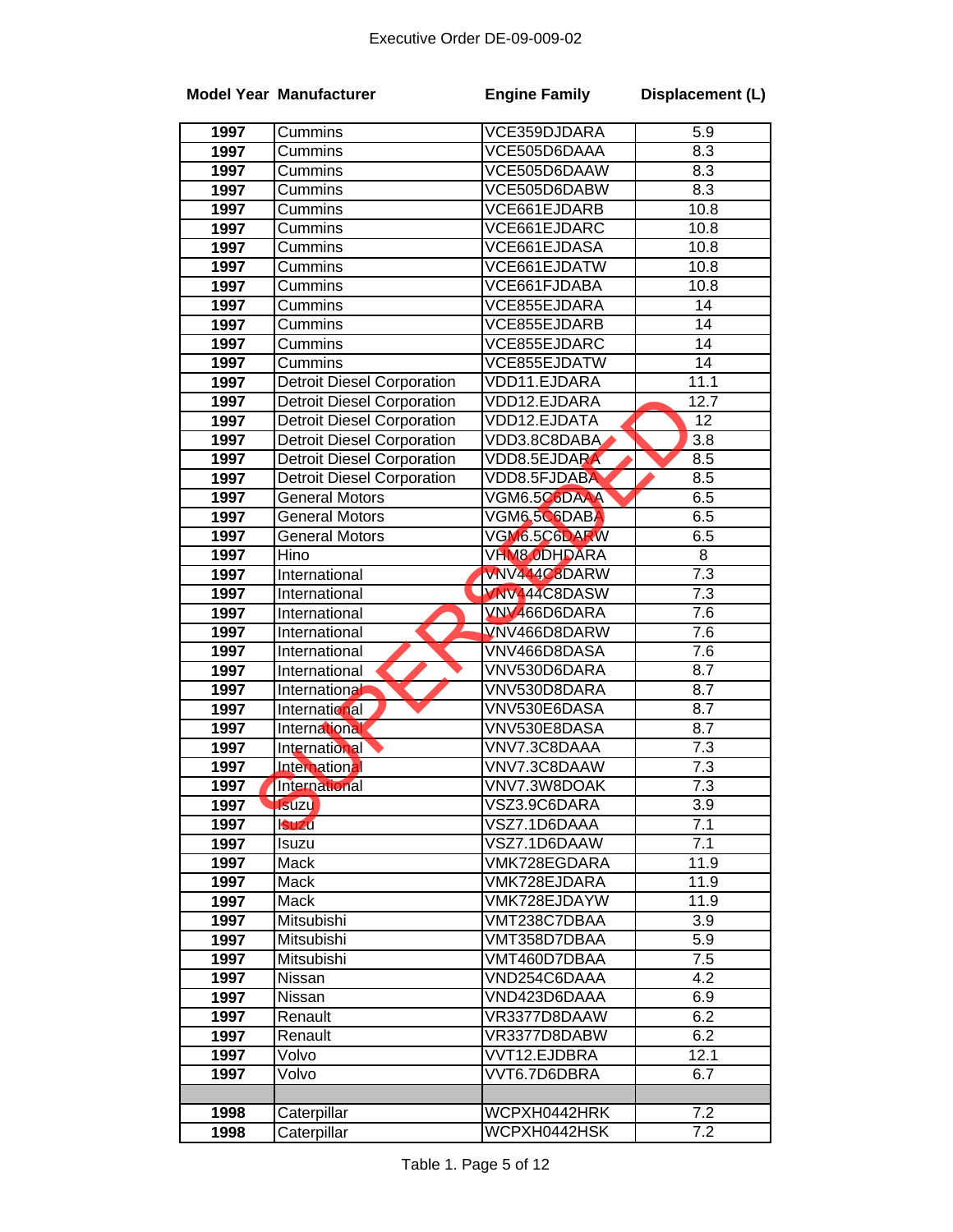|                   | <b>Model Year Manufacturer</b>    | <b>Engine Family</b>         | Displacement (L)         |
|-------------------|-----------------------------------|------------------------------|--------------------------|
| 1998              | Caterpillar                       | WCPXH0629ERK                 | 10.3                     |
| 1998              | Caterpillar                       | WCPXH0729ERK                 | $\overline{12}$          |
| 1998              | Caterpillar                       | WCPXH0893ERK                 | 14.6                     |
| 1998              | Caterpillar                       | WCPXH0967ERK                 | 15.9                     |
| 1998              | Cummins                           | WCEXH0359BAD                 | 5.9                      |
| 1998              | Cummins                           | WCEXH0359BAE                 | 5.9                      |
| 1998              | Cummins                           | WCEXH0505CAC                 | 8.3                      |
| 1998              | Cummins                           | WCEXH0505CAD                 | $8.\overline{3}$         |
| 1998              | Cummins                           | WCEXH0505CAE                 | 8.3                      |
| 1998              | Cummins                           | WCEXH0505CAF                 | 8.3                      |
| 1998              | Cummins                           | WCEXH0661MAA                 | 10.8                     |
| 1998              | Cummins                           | WCEXH0661MAB                 | 10.8                     |
| 1998              | Cummins                           | WCEXH0661MAC                 | 10.8                     |
| 1998              | Cummins                           | WCEXH0661MAD                 | 10.8                     |
| 1998              | Cummins                           | WCEXH0661MAE                 | 10.8                     |
| 1998              | Cummins                           | WCEXH0855NAA                 | $\overline{14}$          |
| 1998              | Cummins                           | WCEXH0855NAB                 | $\overline{14}$          |
| 1998              | Cummins                           | WCEXH0855NAC                 | $\overline{14}$          |
| 1998              | Cummins                           | WCEXH0912XAA                 | $\overline{15}$          |
| 1998              | <b>Detroit Diesel Corporation</b> | WDDXH03.8CLC                 | $\overline{3.8}$         |
| 1998              | <b>Detroit Diesel Corporation</b> | WDDXHQ8.5EJD                 | 8.5                      |
| 1998              | <b>Detroit Diesel Corporation</b> | WDDXH08.5FJC                 | 8.5                      |
| 1998              | <b>Detroit Diesel Corporation</b> | WDDXH11.1EHD                 | 11.1                     |
| 1998              | <b>Detroit Diesel Corporation</b> | WDDXH12.7EGD                 | 12.7                     |
| 1998              | General Motors                    | <b>WGMXH06.5522</b>          | 6.5                      |
| 1998              | <b>General Motors</b>             | <b>WGMXH06.5523</b>          | 6.5                      |
| 1998              | Hino                              | WHMXH08.0JTR                 | $\overline{5.3}$         |
| 1998              | International                     | WNVXH0444CCB                 | $\overline{7.3}$         |
| 1998              | International                     | WNVXH0444CCD                 | 7.3                      |
| 1998              | International                     | WNVXH0466CCB                 | 7.6                      |
| 1998              | <b>International</b>              | WNVXH0466CCD                 | 7.6                      |
| 1998              | International                     | WNVXH0530CCB                 | 8.7                      |
| 1998              | International                     | WNVXH0530CCD                 | 8.7                      |
| 1998              | <b>Isuzu</b>                      | WSZXH07.84RA                 | 7.8                      |
| 1998              | <b>Mack</b>                       | <b>WMKXH11.9E51</b>          | 11.9                     |
| 1998              | <b>Mack</b>                       | <b>WMKXH11.9E52</b>          | 11.9                     |
| 1998              | <b>Mack</b>                       | <b>WMKXH11.9E53</b>          | 11.9<br>$\overline{4.2}$ |
| 1998              | Mercedes Benz<br>Nissan           | WMBXH4.25DJA<br>WNDXH04.2TAB | 4.2                      |
| 1998<br>1998      | Nissan                            | WNDXH06.9FAB                 | 6.9                      |
| 1998              | Volvo                             | WVTXH07.350S                 | $\overline{7.3}$         |
| 1998              | Volvo                             | <b>WVTXH12.150S</b>          | 12.1                     |
|                   |                                   |                              |                          |
| 1999              | Caterpillar                       | XCPXH0442HRK                 | 7.2                      |
| 1999              | Caterpillar                       | XCPXH0442HSK                 | 7.2                      |
| 1999              | Caterpillar                       | XCPXH0629ERK                 | 10.3                     |
| 1999              | Caterpillar                       | XCPXH0729ERK                 | 12                       |
| 1999              | Caterpillar                       | XCPXH0893ERK                 | 14.6                     |
| 1999              | Caterpillar                       | XCPXH0967ERK                 | 15.8                     |
| 1999              | Cummins                           | XCEXH0359BAI                 | 5.9                      |
| $\overline{1999}$ | Cummins                           | XCEXH0359BAJ                 | 5.9                      |
| 1999              | Cummins                           | XCEXH0359BAK                 | 5.9                      |
| 1999              | Cummins                           | XCEXH0505CAC                 | 8.3                      |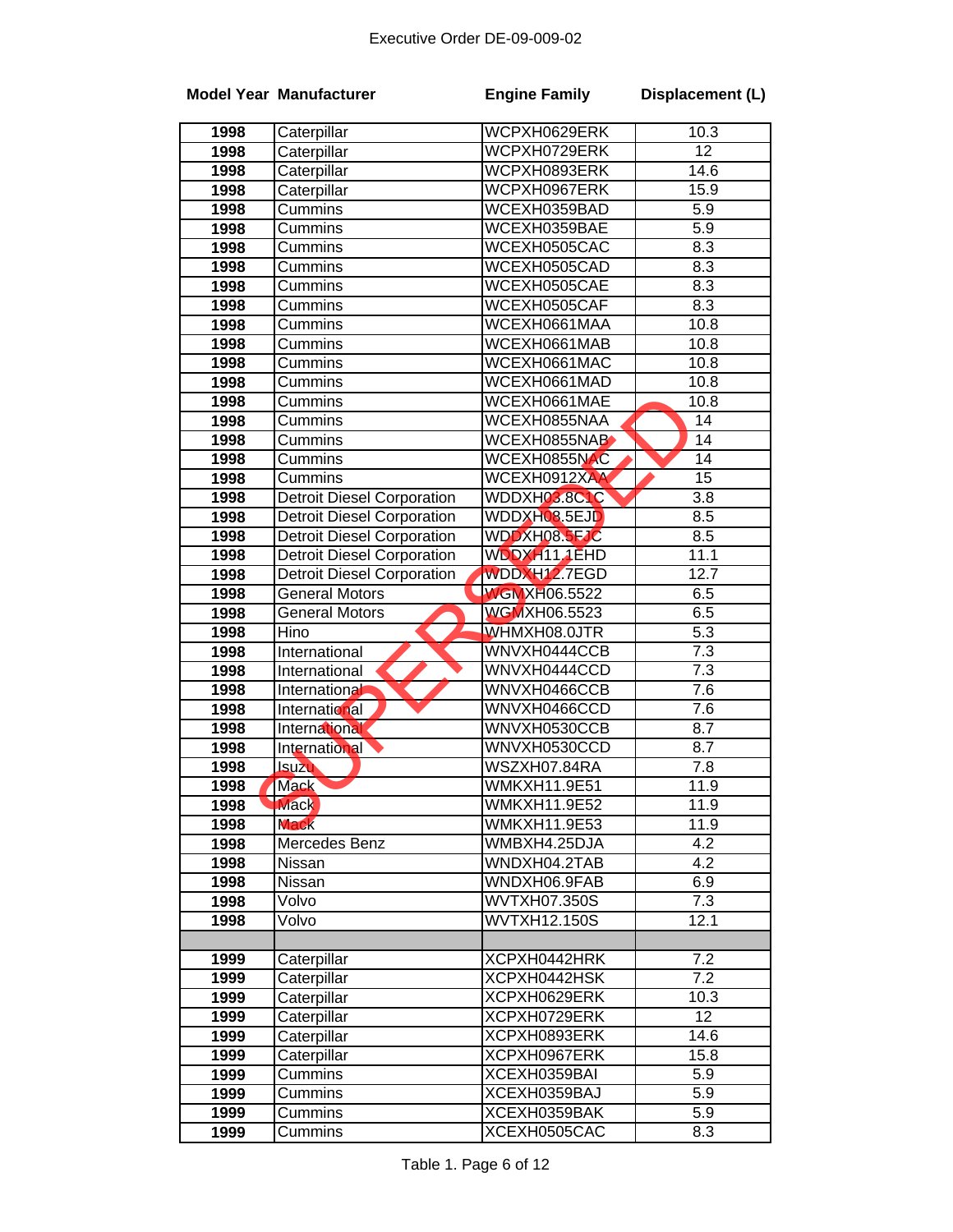|      | <b>Model Year Manufacturer</b>    | <b>Engine Family</b> | Displacement (L) |
|------|-----------------------------------|----------------------|------------------|
| 1999 | Cummins                           | XCEXH0505CAD         | 8.3              |
| 1999 | Cummins                           | XCEXH0505CAE         | 8.3              |
| 1999 | Cummins                           | XCEXH0505CAF         | $\overline{8.3}$ |
| 1999 | Cummins                           | XCEXH0661MAC         | 10.8             |
| 1999 | Cummins                           | XCEXH0661MAG         | 10.8             |
| 1999 | Cummins                           | XCEXH0661MAH         | 10.8             |
| 1999 | Cummins                           | XCEXH0661MAI         | 10.8             |
| 1999 | Cummins                           | XCEXH0855NAD         | 14               |
| 1999 | Cummins                           | XCEXH0855NAE         | 14               |
| 1999 | Cummins                           | XCEXH0855NAF         | $\overline{14}$  |
| 1999 | Cummins                           | XCEXH0912XAB         | 14.9             |
| 1999 | Cummins                           | XCEXH0912XAD         | 14.9             |
| 1999 | Daimler Benz                      | XMBXH4.25DJA         | 4.2              |
| 1999 | Daimler Benz                      | XMBXH6.37DJA         | 6.3              |
| 1999 | <b>Detroit Diesel Corporation</b> | XDDXH03.8C1N         | 3.8              |
| 1999 | <b>Detroit Diesel Corporation</b> | XDDXH08.5EJL         | 8.5              |
| 1999 | <b>Detroit Diesel Corporation</b> | XDDXH08.5FJN         | 8.5              |
| 1999 | <b>Detroit Diesel Corporation</b> | XDDXH11.1EH          | 11.1             |
| 1999 | <b>Detroit Diesel Corporation</b> | XDDXH12.7EGL         | 12.7             |
| 1999 | <b>Detroit Diesel Corporation</b> | XDDXH14.0ELL         | 14               |
| 1999 | <b>General Motors</b>             | <b>XGMXH06.5523</b>  | 6.5              |
| 1999 | Hino                              | XHMXH08.0JTR         | 8                |
| 1999 | International                     | XNVXH0444ANA         | 7.3              |
| 1999 | International                     | XNVXH0444ANB         | 7.3              |
| 1999 | International                     | XNVXH0466ANA         | 7.6              |
| 1999 | International                     | XNVXH0466ANB         | $\overline{7.6}$ |
| 1999 | International                     | XNVXH0530ACT         | 8.6              |
| 1999 | International                     | XNVXH0530ANA         | 8.6              |
| 1999 | International                     | XNVXH0530ANB         | 8.6              |
| 1999 | International                     | XNVXH07.3ACA         | $\overline{7.3}$ |
| 1999 | <b>International</b>              | XNVXH07.3ANE         | 7.3              |
| 1999 | Isuzu                             | XSZXH04.83AA         | 4.8              |
| 1999 | Isuzu                             | XSZXH07.84RA         | 7.8              |
| 1999 | <b>Mack</b>                       | XMKXH11.9E54         | 11.9             |
| 1999 | <b>Mitsubishi</b>                 | XMTXH03.9D4A         | 3.9              |
| 1999 | <b>Mitsubishi</b>                 | XMTXH05.8D6A         | 5.8              |
| 1999 | <b>Mitsubishi</b>                 | XMTXH07.5D6A         | 7.5              |
| 1999 | Nissan                            | XNDXH04.6FAB         | 4.6              |
| 1999 | Nissan                            | XNDXH06.9FAB         | 6.9              |
| 1999 | Renault                           | XR3XH0377KWC         | 6.2              |
| 1999 | Renault                           | XR3XH0377LWC         | 6.2              |
| 1999 | Volvo                             | XVTXH07.350S         | $\overline{7.3}$ |
| 1999 | Volvo                             | XVTXH07.399B         | 7.3              |
| 1999 | Volvo                             | XVTXH12.150S         | 12.1             |
|      |                                   |                      |                  |
| 2000 | Caterpillar                       | YCPXH0442HRK         | 7.2              |
| 2000 | Caterpillar                       | YCPXH0629ERK         | 10.3             |
| 2000 | Caterpillar                       | YCPXH0729ERK         | $\overline{12}$  |
| 2000 | Caterpillar                       | YCPXH0893ERK         | 14.6             |
| 2000 | Caterpillar                       | YCPXH0967ERK         | 15.9             |
| 2000 | Cummins                           | YCEXH0359BAI         | 5.9              |
| 2000 | Cummins                           | YCEXH0359BAO         | 5.9              |
| 2000 | Cummins                           | YCEXH0359BAP         | 5.9              |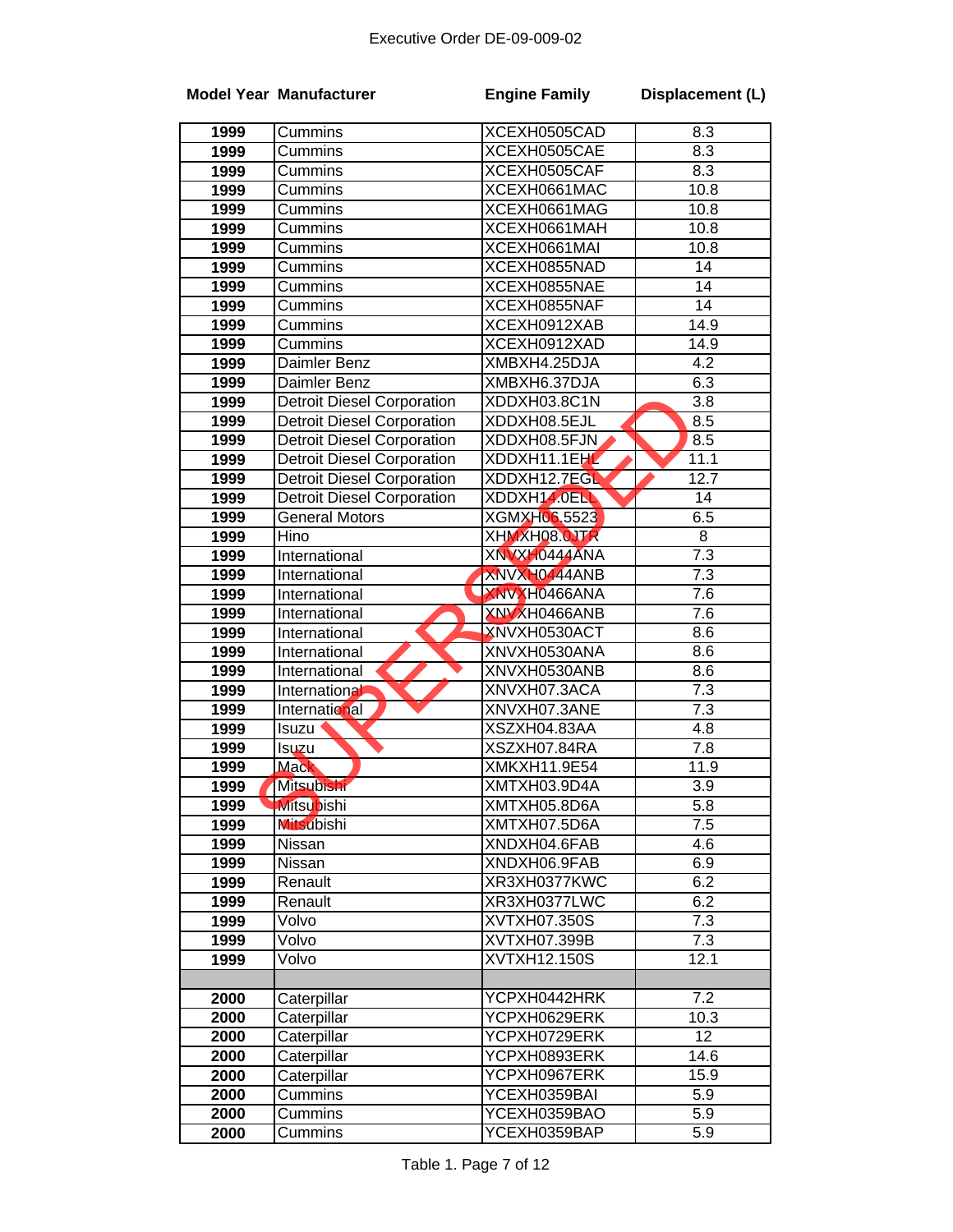|      | <b>Model Year Manufacturer</b>    | <b>Engine Family</b> | Displacement (L) |
|------|-----------------------------------|----------------------|------------------|
| 2000 | Cummins                           | YCEXH0505CAF         | 8.3              |
| 2000 | Cummins                           | YCEXH0505CAG         | 8.3              |
| 2000 | Cummins                           | YCEXH0505CAH         | 8.3              |
| 2000 | Cummins                           | YCEXH0505CAI         | 8.3              |
| 2000 | Cummins                           | YCEXH0540LAA         | 8.8              |
| 2000 | Cummins                           | YCEXH0661MAG         | 10.8             |
| 2000 | Cummins                           | YCEXH0661MAH         | 10.8             |
| 2000 | Cummins                           | YCEXH0661MAI         | 10.8             |
| 2000 | Cummins                           | YCEXH0855NAD         | 14               |
| 2000 | Cummins                           | YCEXH0855NAE         | $\overline{14}$  |
| 2000 | Cummins                           | YCEXH0855NAF         | 14               |
| 2000 | Cummins                           | YCEXH0912XAC         | 14.9             |
| 2000 | Cummins                           | YCEXH0912XAD         | 14.9             |
| 2000 | Cummins                           | YCEXH0912XAE         | 14.9             |
| 2000 | DaimlerChrysler                   | YMBXH4.25DJA         | $\overline{4.3}$ |
| 2000 | DaimlerChrysler                   | YMBXH6.37DJA         | 6.4              |
| 2000 | <b>Detroit Diesel Corporation</b> | YDDXH03.8C1N         | 3.8              |
| 2000 | <b>Detroit Diesel Corporation</b> | YDDXH08.5EJB         | 8.5              |
| 2000 | <b>Detroit Diesel Corporation</b> | YDDXH08.5EJN         | 8.5              |
| 2000 | <b>Detroit Diesel Corporation</b> | YDDXH08.5FJN         | 8.5              |
| 2000 | <b>Detroit Diesel Corporation</b> | YDDXH12 7EGL         | 12.7             |
| 2000 | <b>Detroit Diesel Corporation</b> | YDDXH14.0ELL         | 14               |
| 2000 | Hino                              | YHMXH05,3JTD         | $\overline{5.3}$ |
| 2000 | Hino                              | YHMXH08.0JTP         | $\overline{8.0}$ |
| 2000 | Hino                              | YHMXH08.0JTR         | 8.0              |
| 2000 | International                     | <b>YNVXH0444ACT</b>  | $\overline{7.3}$ |
| 2000 | International                     | YNVXH0444ANA         | 7.3              |
| 2000 | International                     | YNVXH0444ANB         | $\overline{7.3}$ |
| 2000 | International                     | YNVXH0444ANC         | 7.3              |
| 2000 | International                     | YNVXH0466ANA         | $\overline{7.6}$ |
| 2000 | International                     | YNVXH0466ANB         | $\overline{7.6}$ |
| 2000 | International                     | YNVXH0530ACT         | 8.7              |
| 2000 | International                     | YNVXH0530ANA         | 8.7              |
| 2000 | <b>International</b>              | YNVXH0530ANB         | 8.7              |
| 2000 | <b>International</b>              | YNVXH07.3ANA         | 7.3              |
| 2000 | <b>Isuzu</b>                      | YSZXH04.83AA         | 4.8              |
| 2000 | <b>Suzu</b>                       | YSZXH07.84RA         | 7.8              |
| 2000 | Mack                              | <b>YMKXH11.9E56</b>  | 11.9             |
| 2000 | Mack                              | YMKXH11.9V57         | 11.9             |
| 2000 | Mitsubishi                        | YMTXH03.9D4A         | 3.9              |
| 2000 | Mitsubishi                        | YMTXH05.8D6A         | 5.8              |
| 2000 | Mitsubishi                        | YMTXH07.5D6A         | $\overline{7.5}$ |
| 2000 | Nissan                            | YNDXH04.6FAB         | 4.6              |
| 2000 | Nissan                            | YNDXH06.9FAB         | $6.\overline{9}$ |
| 2000 | Renault                           | YR3XH0377KWC         | 6.2              |
| 2000 | Volvo                             | YVTXH07.350S         | 7.3              |
| 2000 | Volvo                             | YVTXH12.150S         | 12.1             |
|      |                                   |                      |                  |
| 2001 | Caterpillar                       | 1CPXH0442HAK         | 7.2              |
| 2001 | Caterpillar                       | 1CPXH0442HBK         | 7.2              |
| 2001 | Caterpillar                       | 1CPXH0442HRK         | 7.2              |
| 2001 | Caterpillar                       | 1CPXH0629ERK         | 10.3             |
| 2001 | Caterpillar                       | 1CPXH0729ERK         | $\overline{12}$  |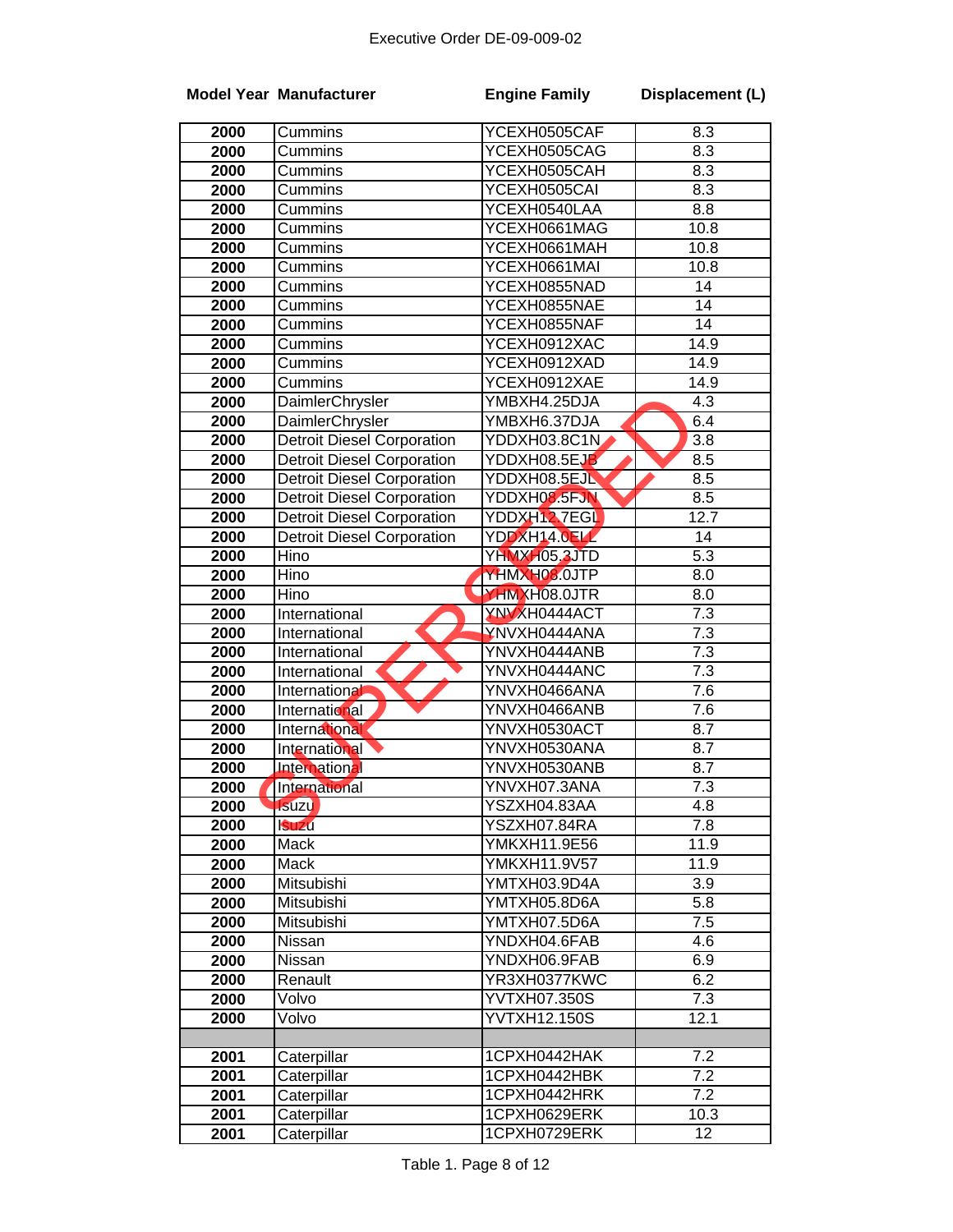|      | <b>Model Year Manufacturer</b>    | <b>Engine Family</b> | Displacement (L)  |
|------|-----------------------------------|----------------------|-------------------|
| 2001 | Caterpillar                       | 1CPXH0893ERK         | $\overline{14.7}$ |
| 2001 | Caterpillar                       | 1CPXH0967ERK         | 15.9              |
| 2001 | Cummins                           | 1CEXH0239BAD         | 3.9               |
| 2001 | Cummins                           | 1CEXH0239BAE         | $\overline{3.9}$  |
| 2001 | Cummins                           | 1CEXH0359BAO         | $\overline{5.9}$  |
| 2001 | Cummins                           | 1CEXH0359BAU         | 5.9               |
| 2001 | Cummins                           | 1CEXH0359BAV         | 5.9               |
| 2001 | Cummins                           | 1CEXH0505CAM         | 8.3               |
| 2001 | Cummins                           | 1CEXH0505CAN         | 8.3               |
| 2001 | Cummins                           | 1CEXH0505CAO         | 8.3               |
| 2001 | Cummins                           | 1CEXH0505CAP         | 8.3               |
| 2001 | Cummins                           | 1CEXH0540LAA         | 8.9               |
| 2001 | Cummins                           | 1CEXH0540LAB         | 8.9               |
| 2001 | Cummins                           | 1CEXH0540LAC         | 8.8               |
| 2001 | Cummins                           | 1CEXH0661MAP         | 10.9              |
| 2001 | Cummins                           | 1CEXH0661MAQ         | 10.9              |
| 2001 | Cummins                           | 1CEXH0661MAR         | 10.9              |
| 2001 | Cummins                           | 1CEXH0855NAD         | $\overline{14}$   |
| 2001 | Cummins                           | 1CEXH0855NAE         | $\overline{14}$   |
| 2001 | Cummins                           | 1CEXH0855NAF         | $\overline{14}$   |
| 2001 | Cummins                           | 1CEXH0912XAC         | $\overline{15}$   |
| 2001 | Cummins                           | 1CEXH0912XAD         | $\overline{15}$   |
| 2001 | Cummins                           | 1CEXH0912XAE         | $\overline{15}$   |
| 2001 | DaimlerChrysler                   | 1MBXH12.0DJA         | $\overline{12}$   |
| 2001 | DaimlerChrysler                   | 1MBXH12.8DJA         | 12.8              |
| 2001 | DaimlerChrysler                   | 1MBXH4.25DJA         | 4.25              |
| 2001 | <b>DaimlerChrysler</b>            | 1MBXH6.37DJA         | 6.37              |
| 2001 | DaimlerChrysler                   | 1MBXH6.37DJC         | 6.37              |
| 2001 | Detroit Diesel Corporation        | 1DDXH08.5EJB         | 8.5               |
| 2001 | <b>Detroit Diesel Corporation</b> | 1DDXH08.5EJL         | 8.5               |
| 2001 | <b>Detroit Diesel Corporation</b> | 1DDXH08.5FJY         | 8.5               |
| 2001 | <b>Detroit Diesel Corporation</b> | 1DDXH12.7EGL         | 12.7              |
| 2001 | <b>Detroit Diesel Corporation</b> | 1DDXH14.0ELL         | 14                |
| 2001 | <b>Hino</b>                       | 1HMXH05.3JTD         | 5.3               |
| 2001 | Hino                              | 1HMXH08.0JTP         | 8                 |
| 2001 | Hino)                             | 1HMXH08.0JTR         | 8                 |
| 2001 | hternational                      | 1NVXH0444ANA         | $\overline{7.3}$  |
| 2001 | International                     | 1NVXH0444ANB         | 7.3               |
| 2001 | International                     | 1NVXH0444ANC         | 7.3               |
| 2001 | International                     | 1NVXH0466ANA         | $\overline{7.6}$  |
| 2001 | International                     | 1NVXH0466ANB         | 7.6               |
| 2001 | International                     | 1NVXH0530ACT         | 8.7               |
| 2001 | International                     | 1NVXH0530ANA         | $\overline{8.7}$  |
| 2001 | International                     | 1NVXH0530ANB         | 8.7               |
| 2001 | International                     | 1NVXH07.3ACE         | 7.3               |
| 2001 | International                     | 1NVXH07.3ANA         | 7.3               |
| 2001 | Mack                              | 1MKXH11.9H56         | 11.9              |
| 2001 | Mack                              | 1MKXH11.9H59         | 11.9              |
| 2001 | Mack                              | 1MKXH11.9V57         | 11.9              |
| 2001 | Mack                              | 1MKXH11.9V60         | 11.9              |
| 2001 | Mack                              | 1MKXH11.9V61         | 11.9              |
| 2001 | Mitsubishi                        | 1MTXH03.9D4A         | 3.9               |
| 2001 | Mitsubishi                        | 1MTXH04.8M5A         | 4.8               |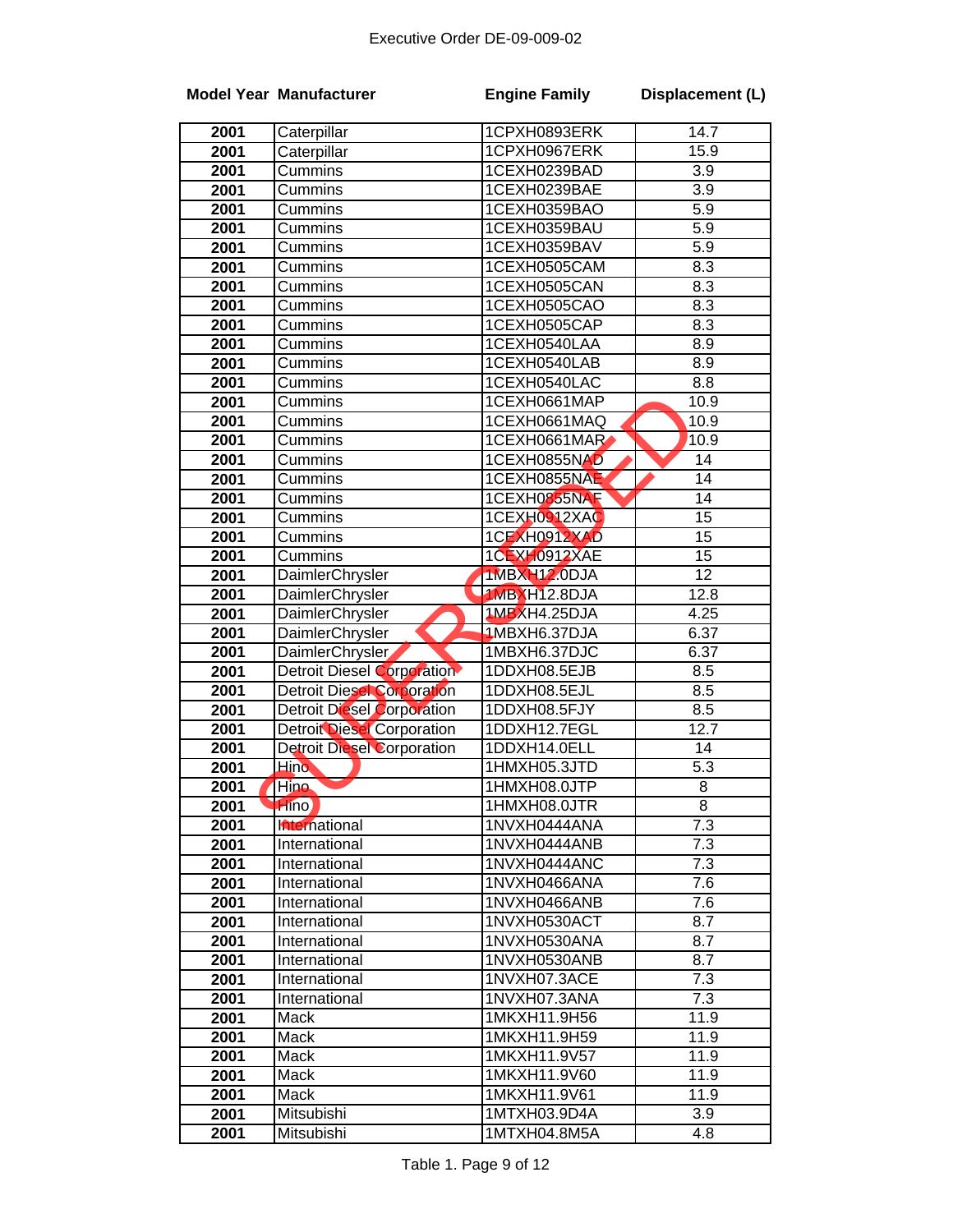|      | <b>Model Year Manufacturer</b>    | <b>Engine Family</b> | Displacement (L) |
|------|-----------------------------------|----------------------|------------------|
| 2001 | Mitsubishi                        | 1MTXH05.8D6A         | 5.8              |
| 2001 | Mitsubishi                        | 1MTXH07.5D6A         | $\overline{7.5}$ |
| 2001 | <b>Nissan</b>                     | 1NDXH04.6FAB         | 4.6              |
| 2001 | Nissan                            | 1NDXH06.9FAB         | 6.9              |
| 2001 | Volvo                             | 1VTXH07.350S         | $\overline{7.3}$ |
| 2001 | Volvo                             | 1VTXH12.150S         | 12.1             |
|      |                                   |                      |                  |
| 2002 | Caterpillar                       | 2CPXH0442HAK         | 7.2              |
| 2002 | Caterpillar                       | 2CPXH0442HBV         | 7.2              |
| 2002 | Caterpillar                       | 2CPXH0442HBX         | 7.2              |
| 2002 | Caterpillar                       | 2CPXH0442HRK         | 7.2              |
| 2002 | Caterpillar                       | 2CPXH0629EBX         | 10.3             |
| 2002 | Caterpillar                       | 2CPXH0629ERK         | 10.3             |
| 2002 | Caterpillar                       | 2CPXH0729EBX         | 12               |
| 2002 | Caterpillar                       | 2CPXH0729ERK         | 12               |
| 2002 | Caterpillar                       | 2CPXH0893EBX         | 14.6             |
| 2002 | Caterpillar                       | 2CPXH0893ERK         | 14.6             |
| 2002 | Caterpillar                       | 2CPXH0967ERK         | 15.9             |
| 2002 | Cummins                           | 2CEXH0239BAD         | 3.9              |
| 2002 | Cummins                           | 2CEXH0239BAE         | 3.9              |
| 2002 | Cummins                           | 2CEXH0359BAB         | 5.9              |
| 2002 | Cummins                           | 2CEXH0359BAO         | 5.9              |
| 2002 | Cummins                           | 2CEXH0505CAM         | 8.3              |
| 2002 | Cummins                           | 2CEXH0505CAN         | 8.3              |
| 2002 | Cummins                           | <b>2CEXH0505CAQ</b>  | 8.3              |
| 2002 | Cummins                           | 2CEXH0540LAB         | 8.8              |
| 2002 | Cummins                           | 2CEXH0540LAC         | 8.8              |
| 2002 | Cummins                           | 2CEXH0661MAP         | 10.8             |
| 2002 | Cummins                           | 2CEXH0661MAS         | 10.8             |
| 2002 | Cummins                           | 2CEXH0855NAA         | 14.0             |
| 2002 | <b>Cummins</b>                    | 2CEXH0912XAF         | 15.0             |
| 2002 | <b>DaimlerChrysler</b>            | 2MBXH12.0DJA         | 12               |
| 2002 | <b>DaimlerChrysler</b>            | 2MBXH12.8DJA         | 12.8             |
| 2002 | DaimlerChrysler                   | 2MBXH15.9DJB         | 15.9             |
| 2002 | <b>DaimlerChrysler</b>            | 2MBXH4.25DJA         | 4.3              |
| 2002 | <b>DaimlerChrysler</b>            | 2MBXH6.37DJA         | 6.4              |
| 2002 | <b>DaimlerChrysler</b>            | 2MBXH6.37DJC         | 6.4              |
| 2002 | <b>Detroit Diesel Corporation</b> | 2DDXH08.5EJL         | 8.5              |
| 2002 | <b>Detroit Diesel Corporation</b> | 2DDXH08.5FJY         | 8.5              |
| 2002 | <b>Detroit Diesel Corporation</b> | 2DDXH12.7EGL         | 12.7             |
| 2002 | <b>Detroit Diesel Corporation</b> | 2DDXH12.7FGN         | 12.7             |
| 2002 | <b>Detroit Diesel Corporation</b> | 2DDXH14.0ELL         | 14               |
| 2002 | <b>General Engine Products</b>    | 2GEPH06.5521         | 6.5              |
| 2002 | <b>General Motors</b>             | 2GMXH06.5521         | 6.5              |
| 2002 | Hino                              | 2HMXH05.3JTD         | 5.3              |
| 2002 | Hino                              | 2HMXH08.0JTP         | 8                |
| 2002 | Hino                              | 2HMXH08.0JTR         | 8                |
| 2002 | International                     | 2NVXH0444ANA         | 7.3              |
| 2002 | International                     | 2NVXH0444ANB         | 7.3              |
| 2002 | International                     | 2NVXH0444ANC         | 7.3              |
| 2002 | International                     | 2NVXH0466ANA         | 7.6              |
| 2002 | International                     | 2NVXH0466ANB         | 7.6              |
| 2002 | International                     | 2NVXH0530ANA         | 8.7              |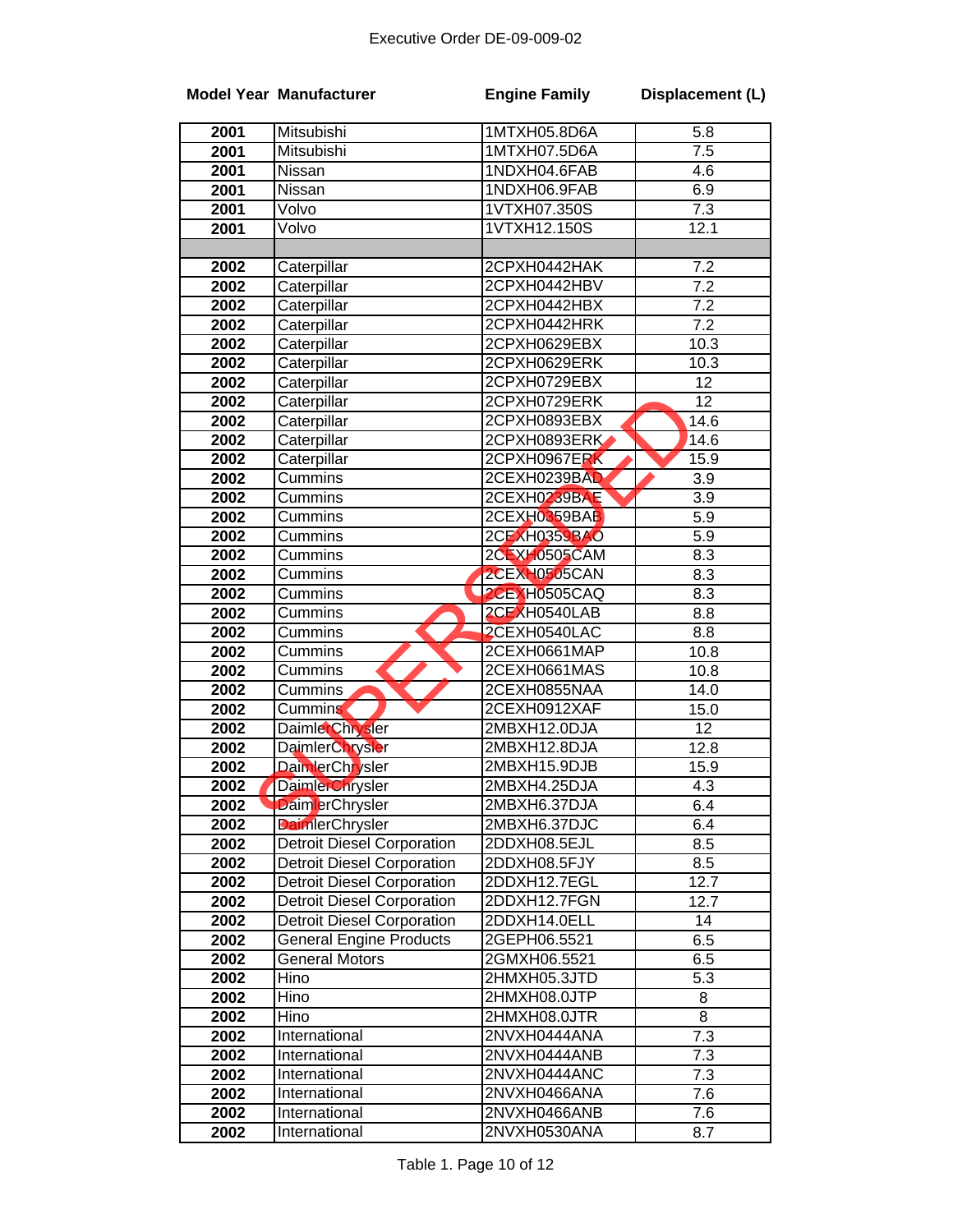| 2002<br>2NVXH0530ANB<br>8.7<br>International<br>2002<br>2NVXH0530ANC<br>8.7<br>International<br>2002<br>2NVXH07.3ACE<br>7.3<br>International<br>2002<br>2NVXH07.3ANA<br>7.3<br>International<br>2002<br>2SZXH04.83AA<br>6.6<br>Isuzu<br>2002<br>2SZXH06.64RA<br>6.6<br>Isuzu<br>7.8<br>2002<br>2SZXH07.84RA<br>Isuzu<br>2002<br>2MKXH11.9H59<br>Mack<br>11.9<br>2002<br>2MKXH11.9H63<br>11.9<br>Mack<br>2002<br><b>Mack</b><br>2MKXH11.9V60<br>11.9<br>2MKXH11.9V61<br>2002<br>Mack<br>11.9<br>Mack<br>2MKXH11.9V65<br>2002<br>11.9<br>Mack<br>2002<br>2MKXH11.9V66<br>11.9<br>2002<br>Mack<br>2MKXH11.9V67<br>11.9<br>Mitsubishi<br>2MTXH03.9D4A<br>2002<br>3.9<br>2002<br>Mitsubishi<br>2MTXH04.8M5A<br>4.8<br>Mitsubishi<br>2MTXH05.8D6A<br>5.8<br>2002<br>2002<br>Mitsubishi<br>2MTXH07.5D6A<br>7.5<br>2NDXH04.6FAB<br>2002<br>Nissan<br>4.6<br>2NDXH06.9FAB<br>2002<br>Nissan<br>6.9<br>2R3XH0377BNA<br>6.2<br>2002<br>Renault<br><b>2R3XH0377CNA</b><br>6.2<br>2002<br>Renault<br>2VTXH07.350S<br>2002<br>7.3<br>Volvo<br><b>2VTXH12.150S</b><br>2002<br>Volvo<br>12.1<br>ŋ<br>2003<br>Caterpillar<br>3CPXH0442HBV<br>7.2<br>3CPXH0442HBX<br>$\overline{7.2}$<br>2003<br>Caterpillar<br>2003<br>Cummins<br>3CEXH0239BAD<br>3.9<br>2003<br>8.3<br>3CEXH0505CAN<br>Cummins<br>8.3<br>2003<br>3CEXH0505CAQ<br>Cummins<br>2003<br>3CEXH0540LAC<br>8.8<br><b>Cummins</b><br>12<br>2003<br><b>DaimlerChrysler</b><br>3MBXH12.0DJA<br>2003<br><b>DaimlerChrysler</b><br>3MBXH12.8DJA<br>12.8<br>2003<br>DaimlerChrysler<br>3MBXH15.9DJB<br>11.9<br>2003<br>DaimlerChrysler<br>3MBXH4.25DJA<br>4.3<br>3MBXH4.25DJC<br>4.3<br>2003<br><b>DaimlerChrysler</b><br><b>DaimlerChrysler</b><br>2003<br>3MBXH6.37DJA<br>6.4<br>2003<br>3MBXH6.37DJC<br>6.4<br>DaimlerChrysler<br><b>General Engine Products</b><br>6.5<br>2003<br>3GEPH06.5521<br><b>General Engine Products</b><br>6.5<br>2003<br>3GEPH06.5CFF<br>2003<br>Hino<br>5.3<br>3HMXH05.3JTD<br>2003<br>Hino<br>3HMXH08.0JTP<br>8<br>8<br>2003<br>Hino<br>3HMXH08.0JTR<br>$\overline{6}$<br>2003<br>International<br>3NVXH0365AEA<br>2003<br>International<br>3NVXH0444ANB<br>7.3<br>2003<br>$7.\overline{3}$<br>International<br>3NVXH0444ANC<br>2003<br>International<br>7.6<br>3NVXH0466ANA<br>2003<br>International<br>7.6<br>3NVXH0466ANB<br>2003<br>International<br>8.7<br>3NVXH0530ANA<br>2003<br>International<br>3NVXH0530ANB<br>8.7<br>2003<br>International<br>3NVXH0530ANC<br>8.7 |      | <b>Model Year Manufacturer</b> | <b>Engine Family</b> | Displacement (L) |
|-------------------------------------------------------------------------------------------------------------------------------------------------------------------------------------------------------------------------------------------------------------------------------------------------------------------------------------------------------------------------------------------------------------------------------------------------------------------------------------------------------------------------------------------------------------------------------------------------------------------------------------------------------------------------------------------------------------------------------------------------------------------------------------------------------------------------------------------------------------------------------------------------------------------------------------------------------------------------------------------------------------------------------------------------------------------------------------------------------------------------------------------------------------------------------------------------------------------------------------------------------------------------------------------------------------------------------------------------------------------------------------------------------------------------------------------------------------------------------------------------------------------------------------------------------------------------------------------------------------------------------------------------------------------------------------------------------------------------------------------------------------------------------------------------------------------------------------------------------------------------------------------------------------------------------------------------------------------------------------------------------------------------------------------------------------------------------------------------------------------------------------------------------------------------------------------------------------------------------------------------------------------------------------------------------------------------------------------------------------------------------------------------------------------------------------------------|------|--------------------------------|----------------------|------------------|
|                                                                                                                                                                                                                                                                                                                                                                                                                                                                                                                                                                                                                                                                                                                                                                                                                                                                                                                                                                                                                                                                                                                                                                                                                                                                                                                                                                                                                                                                                                                                                                                                                                                                                                                                                                                                                                                                                                                                                                                                                                                                                                                                                                                                                                                                                                                                                                                                                                                 |      |                                |                      |                  |
|                                                                                                                                                                                                                                                                                                                                                                                                                                                                                                                                                                                                                                                                                                                                                                                                                                                                                                                                                                                                                                                                                                                                                                                                                                                                                                                                                                                                                                                                                                                                                                                                                                                                                                                                                                                                                                                                                                                                                                                                                                                                                                                                                                                                                                                                                                                                                                                                                                                 |      |                                |                      |                  |
|                                                                                                                                                                                                                                                                                                                                                                                                                                                                                                                                                                                                                                                                                                                                                                                                                                                                                                                                                                                                                                                                                                                                                                                                                                                                                                                                                                                                                                                                                                                                                                                                                                                                                                                                                                                                                                                                                                                                                                                                                                                                                                                                                                                                                                                                                                                                                                                                                                                 |      |                                |                      |                  |
|                                                                                                                                                                                                                                                                                                                                                                                                                                                                                                                                                                                                                                                                                                                                                                                                                                                                                                                                                                                                                                                                                                                                                                                                                                                                                                                                                                                                                                                                                                                                                                                                                                                                                                                                                                                                                                                                                                                                                                                                                                                                                                                                                                                                                                                                                                                                                                                                                                                 |      |                                |                      |                  |
|                                                                                                                                                                                                                                                                                                                                                                                                                                                                                                                                                                                                                                                                                                                                                                                                                                                                                                                                                                                                                                                                                                                                                                                                                                                                                                                                                                                                                                                                                                                                                                                                                                                                                                                                                                                                                                                                                                                                                                                                                                                                                                                                                                                                                                                                                                                                                                                                                                                 |      |                                |                      |                  |
|                                                                                                                                                                                                                                                                                                                                                                                                                                                                                                                                                                                                                                                                                                                                                                                                                                                                                                                                                                                                                                                                                                                                                                                                                                                                                                                                                                                                                                                                                                                                                                                                                                                                                                                                                                                                                                                                                                                                                                                                                                                                                                                                                                                                                                                                                                                                                                                                                                                 |      |                                |                      |                  |
|                                                                                                                                                                                                                                                                                                                                                                                                                                                                                                                                                                                                                                                                                                                                                                                                                                                                                                                                                                                                                                                                                                                                                                                                                                                                                                                                                                                                                                                                                                                                                                                                                                                                                                                                                                                                                                                                                                                                                                                                                                                                                                                                                                                                                                                                                                                                                                                                                                                 |      |                                |                      |                  |
|                                                                                                                                                                                                                                                                                                                                                                                                                                                                                                                                                                                                                                                                                                                                                                                                                                                                                                                                                                                                                                                                                                                                                                                                                                                                                                                                                                                                                                                                                                                                                                                                                                                                                                                                                                                                                                                                                                                                                                                                                                                                                                                                                                                                                                                                                                                                                                                                                                                 |      |                                |                      |                  |
|                                                                                                                                                                                                                                                                                                                                                                                                                                                                                                                                                                                                                                                                                                                                                                                                                                                                                                                                                                                                                                                                                                                                                                                                                                                                                                                                                                                                                                                                                                                                                                                                                                                                                                                                                                                                                                                                                                                                                                                                                                                                                                                                                                                                                                                                                                                                                                                                                                                 |      |                                |                      |                  |
|                                                                                                                                                                                                                                                                                                                                                                                                                                                                                                                                                                                                                                                                                                                                                                                                                                                                                                                                                                                                                                                                                                                                                                                                                                                                                                                                                                                                                                                                                                                                                                                                                                                                                                                                                                                                                                                                                                                                                                                                                                                                                                                                                                                                                                                                                                                                                                                                                                                 |      |                                |                      |                  |
|                                                                                                                                                                                                                                                                                                                                                                                                                                                                                                                                                                                                                                                                                                                                                                                                                                                                                                                                                                                                                                                                                                                                                                                                                                                                                                                                                                                                                                                                                                                                                                                                                                                                                                                                                                                                                                                                                                                                                                                                                                                                                                                                                                                                                                                                                                                                                                                                                                                 |      |                                |                      |                  |
|                                                                                                                                                                                                                                                                                                                                                                                                                                                                                                                                                                                                                                                                                                                                                                                                                                                                                                                                                                                                                                                                                                                                                                                                                                                                                                                                                                                                                                                                                                                                                                                                                                                                                                                                                                                                                                                                                                                                                                                                                                                                                                                                                                                                                                                                                                                                                                                                                                                 |      |                                |                      |                  |
|                                                                                                                                                                                                                                                                                                                                                                                                                                                                                                                                                                                                                                                                                                                                                                                                                                                                                                                                                                                                                                                                                                                                                                                                                                                                                                                                                                                                                                                                                                                                                                                                                                                                                                                                                                                                                                                                                                                                                                                                                                                                                                                                                                                                                                                                                                                                                                                                                                                 |      |                                |                      |                  |
|                                                                                                                                                                                                                                                                                                                                                                                                                                                                                                                                                                                                                                                                                                                                                                                                                                                                                                                                                                                                                                                                                                                                                                                                                                                                                                                                                                                                                                                                                                                                                                                                                                                                                                                                                                                                                                                                                                                                                                                                                                                                                                                                                                                                                                                                                                                                                                                                                                                 |      |                                |                      |                  |
|                                                                                                                                                                                                                                                                                                                                                                                                                                                                                                                                                                                                                                                                                                                                                                                                                                                                                                                                                                                                                                                                                                                                                                                                                                                                                                                                                                                                                                                                                                                                                                                                                                                                                                                                                                                                                                                                                                                                                                                                                                                                                                                                                                                                                                                                                                                                                                                                                                                 |      |                                |                      |                  |
|                                                                                                                                                                                                                                                                                                                                                                                                                                                                                                                                                                                                                                                                                                                                                                                                                                                                                                                                                                                                                                                                                                                                                                                                                                                                                                                                                                                                                                                                                                                                                                                                                                                                                                                                                                                                                                                                                                                                                                                                                                                                                                                                                                                                                                                                                                                                                                                                                                                 |      |                                |                      |                  |
|                                                                                                                                                                                                                                                                                                                                                                                                                                                                                                                                                                                                                                                                                                                                                                                                                                                                                                                                                                                                                                                                                                                                                                                                                                                                                                                                                                                                                                                                                                                                                                                                                                                                                                                                                                                                                                                                                                                                                                                                                                                                                                                                                                                                                                                                                                                                                                                                                                                 |      |                                |                      |                  |
|                                                                                                                                                                                                                                                                                                                                                                                                                                                                                                                                                                                                                                                                                                                                                                                                                                                                                                                                                                                                                                                                                                                                                                                                                                                                                                                                                                                                                                                                                                                                                                                                                                                                                                                                                                                                                                                                                                                                                                                                                                                                                                                                                                                                                                                                                                                                                                                                                                                 |      |                                |                      |                  |
|                                                                                                                                                                                                                                                                                                                                                                                                                                                                                                                                                                                                                                                                                                                                                                                                                                                                                                                                                                                                                                                                                                                                                                                                                                                                                                                                                                                                                                                                                                                                                                                                                                                                                                                                                                                                                                                                                                                                                                                                                                                                                                                                                                                                                                                                                                                                                                                                                                                 |      |                                |                      |                  |
|                                                                                                                                                                                                                                                                                                                                                                                                                                                                                                                                                                                                                                                                                                                                                                                                                                                                                                                                                                                                                                                                                                                                                                                                                                                                                                                                                                                                                                                                                                                                                                                                                                                                                                                                                                                                                                                                                                                                                                                                                                                                                                                                                                                                                                                                                                                                                                                                                                                 |      |                                |                      |                  |
|                                                                                                                                                                                                                                                                                                                                                                                                                                                                                                                                                                                                                                                                                                                                                                                                                                                                                                                                                                                                                                                                                                                                                                                                                                                                                                                                                                                                                                                                                                                                                                                                                                                                                                                                                                                                                                                                                                                                                                                                                                                                                                                                                                                                                                                                                                                                                                                                                                                 |      |                                |                      |                  |
|                                                                                                                                                                                                                                                                                                                                                                                                                                                                                                                                                                                                                                                                                                                                                                                                                                                                                                                                                                                                                                                                                                                                                                                                                                                                                                                                                                                                                                                                                                                                                                                                                                                                                                                                                                                                                                                                                                                                                                                                                                                                                                                                                                                                                                                                                                                                                                                                                                                 |      |                                |                      |                  |
|                                                                                                                                                                                                                                                                                                                                                                                                                                                                                                                                                                                                                                                                                                                                                                                                                                                                                                                                                                                                                                                                                                                                                                                                                                                                                                                                                                                                                                                                                                                                                                                                                                                                                                                                                                                                                                                                                                                                                                                                                                                                                                                                                                                                                                                                                                                                                                                                                                                 |      |                                |                      |                  |
|                                                                                                                                                                                                                                                                                                                                                                                                                                                                                                                                                                                                                                                                                                                                                                                                                                                                                                                                                                                                                                                                                                                                                                                                                                                                                                                                                                                                                                                                                                                                                                                                                                                                                                                                                                                                                                                                                                                                                                                                                                                                                                                                                                                                                                                                                                                                                                                                                                                 |      |                                |                      |                  |
|                                                                                                                                                                                                                                                                                                                                                                                                                                                                                                                                                                                                                                                                                                                                                                                                                                                                                                                                                                                                                                                                                                                                                                                                                                                                                                                                                                                                                                                                                                                                                                                                                                                                                                                                                                                                                                                                                                                                                                                                                                                                                                                                                                                                                                                                                                                                                                                                                                                 |      |                                |                      |                  |
|                                                                                                                                                                                                                                                                                                                                                                                                                                                                                                                                                                                                                                                                                                                                                                                                                                                                                                                                                                                                                                                                                                                                                                                                                                                                                                                                                                                                                                                                                                                                                                                                                                                                                                                                                                                                                                                                                                                                                                                                                                                                                                                                                                                                                                                                                                                                                                                                                                                 |      |                                |                      |                  |
|                                                                                                                                                                                                                                                                                                                                                                                                                                                                                                                                                                                                                                                                                                                                                                                                                                                                                                                                                                                                                                                                                                                                                                                                                                                                                                                                                                                                                                                                                                                                                                                                                                                                                                                                                                                                                                                                                                                                                                                                                                                                                                                                                                                                                                                                                                                                                                                                                                                 |      |                                |                      |                  |
|                                                                                                                                                                                                                                                                                                                                                                                                                                                                                                                                                                                                                                                                                                                                                                                                                                                                                                                                                                                                                                                                                                                                                                                                                                                                                                                                                                                                                                                                                                                                                                                                                                                                                                                                                                                                                                                                                                                                                                                                                                                                                                                                                                                                                                                                                                                                                                                                                                                 |      |                                |                      |                  |
|                                                                                                                                                                                                                                                                                                                                                                                                                                                                                                                                                                                                                                                                                                                                                                                                                                                                                                                                                                                                                                                                                                                                                                                                                                                                                                                                                                                                                                                                                                                                                                                                                                                                                                                                                                                                                                                                                                                                                                                                                                                                                                                                                                                                                                                                                                                                                                                                                                                 |      |                                |                      |                  |
|                                                                                                                                                                                                                                                                                                                                                                                                                                                                                                                                                                                                                                                                                                                                                                                                                                                                                                                                                                                                                                                                                                                                                                                                                                                                                                                                                                                                                                                                                                                                                                                                                                                                                                                                                                                                                                                                                                                                                                                                                                                                                                                                                                                                                                                                                                                                                                                                                                                 |      |                                |                      |                  |
|                                                                                                                                                                                                                                                                                                                                                                                                                                                                                                                                                                                                                                                                                                                                                                                                                                                                                                                                                                                                                                                                                                                                                                                                                                                                                                                                                                                                                                                                                                                                                                                                                                                                                                                                                                                                                                                                                                                                                                                                                                                                                                                                                                                                                                                                                                                                                                                                                                                 |      |                                |                      |                  |
|                                                                                                                                                                                                                                                                                                                                                                                                                                                                                                                                                                                                                                                                                                                                                                                                                                                                                                                                                                                                                                                                                                                                                                                                                                                                                                                                                                                                                                                                                                                                                                                                                                                                                                                                                                                                                                                                                                                                                                                                                                                                                                                                                                                                                                                                                                                                                                                                                                                 |      |                                |                      |                  |
|                                                                                                                                                                                                                                                                                                                                                                                                                                                                                                                                                                                                                                                                                                                                                                                                                                                                                                                                                                                                                                                                                                                                                                                                                                                                                                                                                                                                                                                                                                                                                                                                                                                                                                                                                                                                                                                                                                                                                                                                                                                                                                                                                                                                                                                                                                                                                                                                                                                 |      |                                |                      |                  |
|                                                                                                                                                                                                                                                                                                                                                                                                                                                                                                                                                                                                                                                                                                                                                                                                                                                                                                                                                                                                                                                                                                                                                                                                                                                                                                                                                                                                                                                                                                                                                                                                                                                                                                                                                                                                                                                                                                                                                                                                                                                                                                                                                                                                                                                                                                                                                                                                                                                 |      |                                |                      |                  |
|                                                                                                                                                                                                                                                                                                                                                                                                                                                                                                                                                                                                                                                                                                                                                                                                                                                                                                                                                                                                                                                                                                                                                                                                                                                                                                                                                                                                                                                                                                                                                                                                                                                                                                                                                                                                                                                                                                                                                                                                                                                                                                                                                                                                                                                                                                                                                                                                                                                 |      |                                |                      |                  |
|                                                                                                                                                                                                                                                                                                                                                                                                                                                                                                                                                                                                                                                                                                                                                                                                                                                                                                                                                                                                                                                                                                                                                                                                                                                                                                                                                                                                                                                                                                                                                                                                                                                                                                                                                                                                                                                                                                                                                                                                                                                                                                                                                                                                                                                                                                                                                                                                                                                 |      |                                |                      |                  |
|                                                                                                                                                                                                                                                                                                                                                                                                                                                                                                                                                                                                                                                                                                                                                                                                                                                                                                                                                                                                                                                                                                                                                                                                                                                                                                                                                                                                                                                                                                                                                                                                                                                                                                                                                                                                                                                                                                                                                                                                                                                                                                                                                                                                                                                                                                                                                                                                                                                 |      |                                |                      |                  |
|                                                                                                                                                                                                                                                                                                                                                                                                                                                                                                                                                                                                                                                                                                                                                                                                                                                                                                                                                                                                                                                                                                                                                                                                                                                                                                                                                                                                                                                                                                                                                                                                                                                                                                                                                                                                                                                                                                                                                                                                                                                                                                                                                                                                                                                                                                                                                                                                                                                 |      |                                |                      |                  |
|                                                                                                                                                                                                                                                                                                                                                                                                                                                                                                                                                                                                                                                                                                                                                                                                                                                                                                                                                                                                                                                                                                                                                                                                                                                                                                                                                                                                                                                                                                                                                                                                                                                                                                                                                                                                                                                                                                                                                                                                                                                                                                                                                                                                                                                                                                                                                                                                                                                 |      |                                |                      |                  |
|                                                                                                                                                                                                                                                                                                                                                                                                                                                                                                                                                                                                                                                                                                                                                                                                                                                                                                                                                                                                                                                                                                                                                                                                                                                                                                                                                                                                                                                                                                                                                                                                                                                                                                                                                                                                                                                                                                                                                                                                                                                                                                                                                                                                                                                                                                                                                                                                                                                 |      |                                |                      |                  |
|                                                                                                                                                                                                                                                                                                                                                                                                                                                                                                                                                                                                                                                                                                                                                                                                                                                                                                                                                                                                                                                                                                                                                                                                                                                                                                                                                                                                                                                                                                                                                                                                                                                                                                                                                                                                                                                                                                                                                                                                                                                                                                                                                                                                                                                                                                                                                                                                                                                 |      |                                |                      |                  |
|                                                                                                                                                                                                                                                                                                                                                                                                                                                                                                                                                                                                                                                                                                                                                                                                                                                                                                                                                                                                                                                                                                                                                                                                                                                                                                                                                                                                                                                                                                                                                                                                                                                                                                                                                                                                                                                                                                                                                                                                                                                                                                                                                                                                                                                                                                                                                                                                                                                 |      |                                |                      |                  |
|                                                                                                                                                                                                                                                                                                                                                                                                                                                                                                                                                                                                                                                                                                                                                                                                                                                                                                                                                                                                                                                                                                                                                                                                                                                                                                                                                                                                                                                                                                                                                                                                                                                                                                                                                                                                                                                                                                                                                                                                                                                                                                                                                                                                                                                                                                                                                                                                                                                 |      |                                |                      |                  |
|                                                                                                                                                                                                                                                                                                                                                                                                                                                                                                                                                                                                                                                                                                                                                                                                                                                                                                                                                                                                                                                                                                                                                                                                                                                                                                                                                                                                                                                                                                                                                                                                                                                                                                                                                                                                                                                                                                                                                                                                                                                                                                                                                                                                                                                                                                                                                                                                                                                 |      |                                |                      |                  |
|                                                                                                                                                                                                                                                                                                                                                                                                                                                                                                                                                                                                                                                                                                                                                                                                                                                                                                                                                                                                                                                                                                                                                                                                                                                                                                                                                                                                                                                                                                                                                                                                                                                                                                                                                                                                                                                                                                                                                                                                                                                                                                                                                                                                                                                                                                                                                                                                                                                 |      |                                |                      |                  |
|                                                                                                                                                                                                                                                                                                                                                                                                                                                                                                                                                                                                                                                                                                                                                                                                                                                                                                                                                                                                                                                                                                                                                                                                                                                                                                                                                                                                                                                                                                                                                                                                                                                                                                                                                                                                                                                                                                                                                                                                                                                                                                                                                                                                                                                                                                                                                                                                                                                 |      |                                |                      |                  |
|                                                                                                                                                                                                                                                                                                                                                                                                                                                                                                                                                                                                                                                                                                                                                                                                                                                                                                                                                                                                                                                                                                                                                                                                                                                                                                                                                                                                                                                                                                                                                                                                                                                                                                                                                                                                                                                                                                                                                                                                                                                                                                                                                                                                                                                                                                                                                                                                                                                 |      |                                |                      |                  |
|                                                                                                                                                                                                                                                                                                                                                                                                                                                                                                                                                                                                                                                                                                                                                                                                                                                                                                                                                                                                                                                                                                                                                                                                                                                                                                                                                                                                                                                                                                                                                                                                                                                                                                                                                                                                                                                                                                                                                                                                                                                                                                                                                                                                                                                                                                                                                                                                                                                 |      |                                |                      |                  |
|                                                                                                                                                                                                                                                                                                                                                                                                                                                                                                                                                                                                                                                                                                                                                                                                                                                                                                                                                                                                                                                                                                                                                                                                                                                                                                                                                                                                                                                                                                                                                                                                                                                                                                                                                                                                                                                                                                                                                                                                                                                                                                                                                                                                                                                                                                                                                                                                                                                 |      |                                |                      |                  |
|                                                                                                                                                                                                                                                                                                                                                                                                                                                                                                                                                                                                                                                                                                                                                                                                                                                                                                                                                                                                                                                                                                                                                                                                                                                                                                                                                                                                                                                                                                                                                                                                                                                                                                                                                                                                                                                                                                                                                                                                                                                                                                                                                                                                                                                                                                                                                                                                                                                 |      |                                |                      |                  |
|                                                                                                                                                                                                                                                                                                                                                                                                                                                                                                                                                                                                                                                                                                                                                                                                                                                                                                                                                                                                                                                                                                                                                                                                                                                                                                                                                                                                                                                                                                                                                                                                                                                                                                                                                                                                                                                                                                                                                                                                                                                                                                                                                                                                                                                                                                                                                                                                                                                 |      |                                |                      |                  |
|                                                                                                                                                                                                                                                                                                                                                                                                                                                                                                                                                                                                                                                                                                                                                                                                                                                                                                                                                                                                                                                                                                                                                                                                                                                                                                                                                                                                                                                                                                                                                                                                                                                                                                                                                                                                                                                                                                                                                                                                                                                                                                                                                                                                                                                                                                                                                                                                                                                 |      |                                |                      |                  |
|                                                                                                                                                                                                                                                                                                                                                                                                                                                                                                                                                                                                                                                                                                                                                                                                                                                                                                                                                                                                                                                                                                                                                                                                                                                                                                                                                                                                                                                                                                                                                                                                                                                                                                                                                                                                                                                                                                                                                                                                                                                                                                                                                                                                                                                                                                                                                                                                                                                 | 2003 | Isuzu                          | 3SZXH04.83AA         | 4.8              |
| 2003<br>Isuzu                                                                                                                                                                                                                                                                                                                                                                                                                                                                                                                                                                                                                                                                                                                                                                                                                                                                                                                                                                                                                                                                                                                                                                                                                                                                                                                                                                                                                                                                                                                                                                                                                                                                                                                                                                                                                                                                                                                                                                                                                                                                                                                                                                                                                                                                                                                                                                                                                                   |      |                                | 3SZXH06.64RA         | 6.6              |